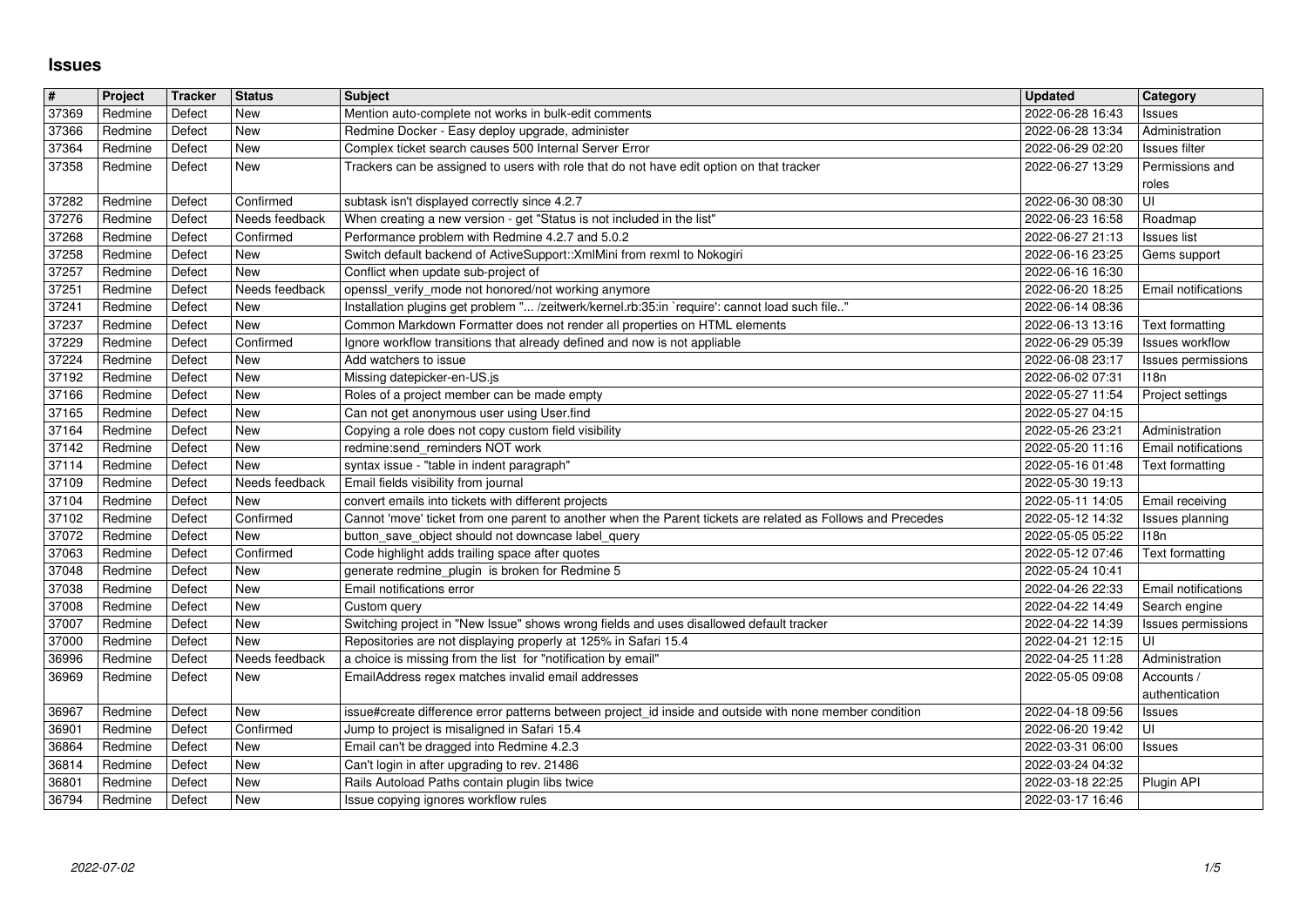| $\overline{\mathbf{r}}$<br>36772 | Project<br>Redmine | Tracker<br>Defect | Status<br>Needs feedback | <b>Subject</b>                                                                                                                                                                 | <b>Updated</b><br>2022-04-26 13:14   | Category<br>Permissions and           |
|----------------------------------|--------------------|-------------------|--------------------------|--------------------------------------------------------------------------------------------------------------------------------------------------------------------------------|--------------------------------------|---------------------------------------|
|                                  |                    |                   |                          | Private notes are visible for users when the option isn't activated                                                                                                            |                                      | roles                                 |
| 36735<br>36719                   | Redmine<br>Redmine | Defect<br>Defect  | New<br>New               | Realitons error<br>Projects page doesn't show project summary correctly if it contains a table                                                                                 | 2022-03-07 12:00<br>2022-02-28 17:55 | Issues<br>Projects                    |
| 36700                            | Redmine            | Defect            | New                      | redmine:email:receive_imap truncate body email                                                                                                                                 | 2022-02-24 15:59                     | Email receiving                       |
| 36634<br>36583                   | Redmine<br>Redmine | Defect<br>Defect  | New<br>New               | Usability: change "are you sure" texts.<br>Navigate directly to My Page from SSO authentication avoiding redmine login                                                         | 2022-02-14 12:36<br>2022-02-07 12:19 | UI<br>OpenID                          |
| 36581                            | Redmine            | Defect            | New                      | Clicking the "New repository" button causes a 404 error                                                                                                                        | 2022-03-13 08:54                     | <b>SCM</b>                            |
| 36574<br>36542                   | Redmine<br>Redmine | Defect<br>Defect  | New<br>New               | context-menu on task<br>projects.xml API doens't include closed projects since redmine v4.1                                                                                    | 2022-02-24 13:53<br>2022-02-10 10:14 | UI<br><b>REST API</b>                 |
| 36515<br>36452                   | Redmine<br>Redmine | Defect<br>Defect  | New<br>Confirmed         | Images with absolute Path / URL not exported to PDF<br>Infinite loop on PDF export if image included with attributes                                                           | 2022-03-02 23:53<br>2022-01-20 01:26 | PDF export<br>PDF export              |
| 36444                            | Redmine            | Defect            | New                      | Validation error message when no trackers are assigned to a project is confusing                                                                                               | 2022-01-18 08:11                     | Email receiving                       |
| 36395<br>36368                   | Redmine<br>Redmine | Defect<br>Defect  | New<br>New               | Mailer.with_synched_deliveries is not thread-safe<br>show in assignable user when he/she is not member of that project                                                         | 2022-01-06 17:12<br>2021-12-30 13:11 | Email notifications<br><b>Issues</b>  |
| 36365                            | Redmine            | Defect            | New                      | centos8 00 redmine0000000000 webhook,000000000000000                                                                                                                           | 2021-12-29 10:00                     | Hook requests                         |
| 36349<br>36335                   | Redmine<br>Redmine | Defect<br>Defect  | New<br>New               | Problem with adding peopel to existing tasks<br>Error when editing workflow with large number of statuses                                                                      | 2022-01-25 11:52<br>2021-12-19 15:50 | Issues permissions<br>Issues workflow |
| 36291<br>36278                   | Redmine<br>Redmine | Defect<br>Defect  | New<br>New               | Issue done ratio is not updated after closing duplicate issue<br>Required field does not marked as required when user has multiple roles with different rules                  | 2021-12-22 13:35<br>2021-12-13 10:46 | Issues<br><b>Issues workflow</b>      |
| 36273                            | Redmine            | Defect            | New                      | Modifying the source code of the plugin does not reload it in trunk 21295                                                                                                      | 2021-12-02 15:21                     |                                       |
| 36260<br>36245                   | Redmine<br>Redmine | Defect<br>Defect  | New<br>Resolved          | Gantt error<br>ActiveSupport::Reloader.to_prepare not working in trunk 21287                                                                                                   | 2021-11-30 11:55<br>2022-01-06 16:54 | Plugin API                            |
| 36229<br>36223                   | Redmine<br>Redmine | Defect<br>Defect  | New<br>New               | API - Question/Problem<br>Import from csv problems                                                                                                                             | 2021-11-23 23:44<br>2021-11-22 16:55 | Documentation<br>Importers            |
| 36181                            | Redmine            | Defect            | New                      | Time tracking enumeration Activities are duplicated and counted separately in reports                                                                                          | 2021-11-10 22:24                     | Time tracking                         |
| 36177<br>36150                   | Redmine<br>Redmine | Defect<br>Defect  | New<br>New               | Remove spaces at the end of custom-fields names<br>imap mail fetch validation failed: due date is blank                                                                        | 2021-11-09 14:11<br>2021-11-06 19:36 | Custom fields<br>Email receiving      |
| 36126                            | Redmine            | Defect            | Needs feedback           | Attachments REST API includes internal port                                                                                                                                    | 2021-11-09 16:09                     | <b>REST API</b>                       |
| 36059<br>36042                   | Redmine<br>Redmine | Defect<br>Defect  | New<br>New               | Fulltext search in timelog comments<br>Filtering issues by multiple projects in REST API returns a 404                                                                         | 2022-03-13 06:44<br>2021-10-25 22:48 | Search engine<br><b>REST API</b>      |
| 36031<br>36023                   | Redmine<br>Redmine | Defect<br>Defect  | New<br>New               | REST API show wiki page in html format contains wrong links to another wiki project<br>Export project news to pdf (images in description are not showing in exported pdf file) | 2021-10-22 11:08<br>2021-10-21 07:49 | <b>REST API</b><br>News               |
| 36016                            | Redmine            | Defect            | Needs feedback           | Internal error An error occurred on the page you were trying to access                                                                                                         | 2021-10-20 07:04                     | Projects                              |
| 36004<br>35965                   | Redmine<br>Redmine | Defect<br>Defect  | New<br>New               | file sestem reposatory dont list the arabic files<br>REST group api does not work when user is already member of group                                                         | 2021-10-20 12:46<br>2021-10-08 11:33 | <b>SCM</b><br><b>REST API</b>         |
| 35963<br>35927                   | Redmine<br>Redmine | Defect<br>Defect  | New<br>Confirmed         | Redmine: Associated revisions not updating automatically<br>Slow loading of /time_entries/new                                                                                  | 2021-10-07 17:12<br>2021-10-03 07:41 | Issues<br>Time tracking               |
| 35917                            | Redmine            | Defect            | New                      | Bringing redmine projects back from a restored hard drive                                                                                                                      | 2021-09-24 14:31                     | Files                                 |
| 35916<br>35885                   | Redmine<br>Redmine | Defect<br>Defect  | New<br>New               | Time-Entries CSV export is broken<br>the change of routing raw files from repositories not included in the upgrade proces/manual                                               | 2021-10-18 09:40<br>2021-09-24 17:32 | Time tracking                         |
| 35872<br>35860                   | Redmine<br>Redmine | Defect<br>Defect  | New<br>New               | Attendee listbox ordering problem solution<br>Unable to see Custom Fields after migration                                                                                      | 2021-09-14 22:29<br>2021-09-15 15:51 | Issues<br>Custom fields               |
|                                  |                    |                   |                          |                                                                                                                                                                                |                                      |                                       |
|                                  |                    |                   |                          |                                                                                                                                                                                |                                      |                                       |
|                                  |                    |                   |                          |                                                                                                                                                                                |                                      |                                       |
|                                  |                    |                   |                          |                                                                                                                                                                                |                                      |                                       |
|                                  |                    |                   |                          |                                                                                                                                                                                |                                      |                                       |
|                                  |                    |                   |                          |                                                                                                                                                                                |                                      |                                       |
|                                  |                    |                   |                          |                                                                                                                                                                                |                                      |                                       |
|                                  |                    |                   |                          |                                                                                                                                                                                |                                      |                                       |
|                                  |                    |                   |                          |                                                                                                                                                                                |                                      |                                       |
|                                  |                    |                   |                          |                                                                                                                                                                                |                                      |                                       |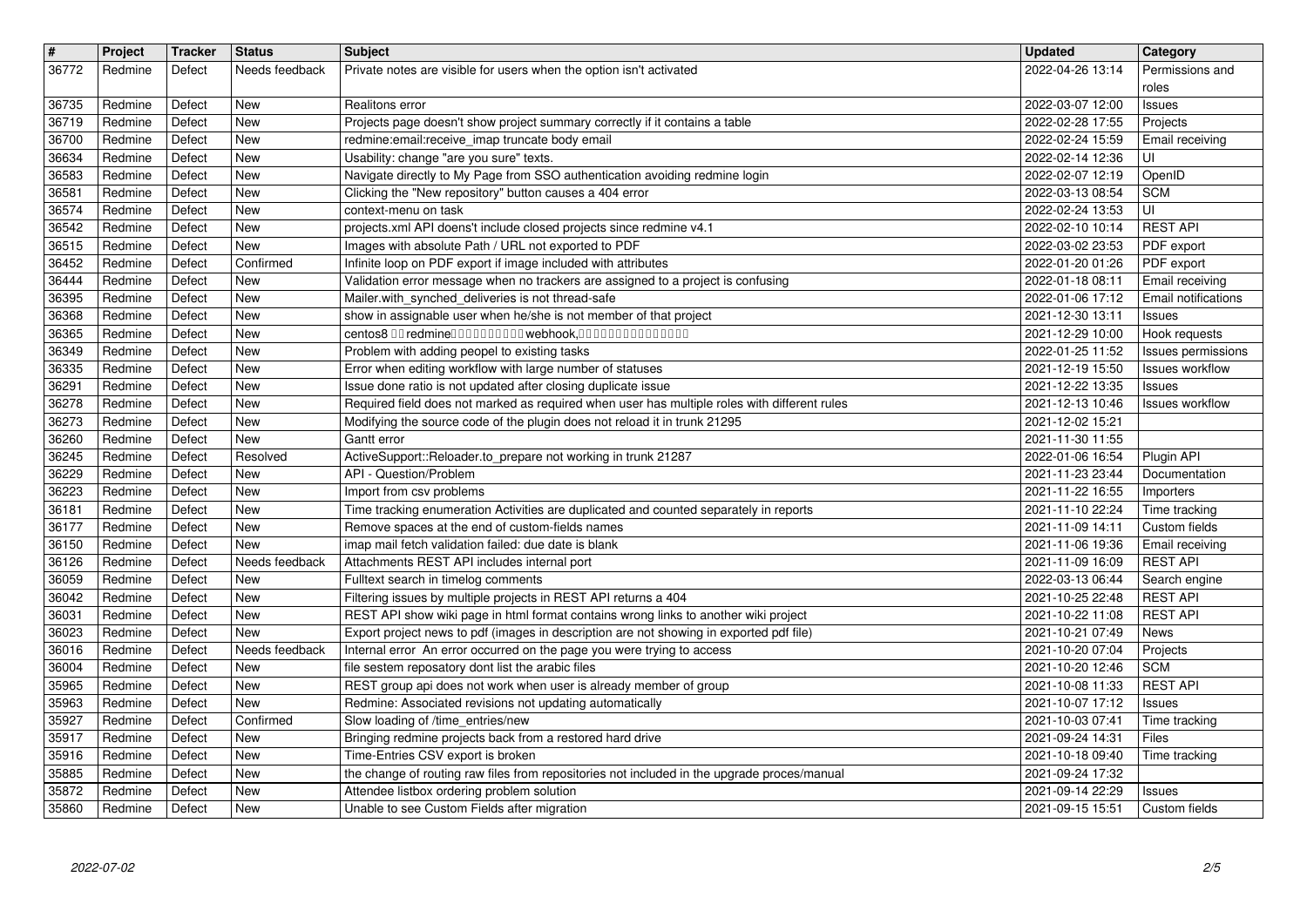| $\overline{\mathbf{t}}$ | Project            | Tracker          | <b>Status</b>         | <b>Subject</b>                                                                                                                                                                  | <b>Updated</b>                       | <b>Category</b>                               |
|-------------------------|--------------------|------------------|-----------------------|---------------------------------------------------------------------------------------------------------------------------------------------------------------------------------|--------------------------------------|-----------------------------------------------|
| 35826<br>35802          | Redmine<br>Redmine | Defect<br>Defect | New<br>Needs feedback | a long time subversion diff blocked all other requests<br>Redmine profile language form lists non-localized languages as English                                                | 2021-08-30 09:11<br>2021-08-24 23:17 | <b>SCM</b>                                    |
| 35794                   | Redmine            | Defect           | New                   | ProjectQuery doesn't obey multiple sort orders                                                                                                                                  | 2021-08-22 04:06                     | Projects                                      |
| 35734                   | Redmine            | Defect           | New                   | Comments are not shown correctly in Outlookmails when using nummeration where PRE-Blocks are included                                                                           | 2021-08-11 13:25                     | Issues                                        |
| 35732<br>35726          | Redmine<br>Redmine | Defect<br>Defect | New<br>Confirmed      | Clean up and reorder Redmine Wiki<br>Time Formatting does not apply to CSV exports                                                                                              | 2021-12-16 09:47<br>2022-01-19 22:45 | Time tracking                                 |
| 35680                   | Redmine            | Defect           | New                   | Error while using local hashes gitlab-repository                                                                                                                                | 2021-08-04 09:40                     | <b>SCM</b>                                    |
| 35670<br>35666          | Redmine<br>Redmine | Defect<br>Defect | New<br>New            | Graphs in the Issues Report details are too large.<br>Review incorrect usage of Setting.display_subprojects_issues                                                              | 2021-08-03 01:04<br>2021-08-02 15:42 | Issues planning<br>Issues                     |
| 35664                   | Redmine            | Defect           | New                   | Inconsistencies in rendering of subproject data on Issues Reports                                                                                                               | 2021-08-02 15:26                     | Issues planning                               |
| 35608                   | Redmine            | Defect           | Needs feedback        | ActionView::Template::Error                                                                                                                                                     | 2022-02-13 10:05                     |                                               |
| 35582<br>35557          | Redmine<br>Redmine | Defect<br>Defect | New<br>Confirmed      | Error: Template::Error (Tried to load unspecified class: ActiveSupport::HashWithIndifferentAccess)<br>Fix position when rendering custom field enumerations                     | 2022-02-13 10:04<br>2021-07-13 10:09 | Administration<br>Custom fields               |
| 35545                   | Redmine            | Defect           | New                   | Fix css class assignment in issue custom field rendering in show view                                                                                                           | 2021-07-14 10:31                     | <b>Issues</b>                                 |
| 35531<br>35431          | Redmine<br>Redmine | Defect<br>Defect | New<br>Resolved       | redmine unexpected undefined local variable or method `project" for mail handler, did you mean project_url<br>send notifications to user selected from costum field (user type) | 2021-09-10 10:04<br>2021-09-10 08:39 | Email receiving<br><b>Email notifications</b> |
| 35430                   | Redmine            | Defect           | Needs feedback        | Internal error when viewing revisions diff                                                                                                                                      | 2021-08-15 16:17                     | <b>SCM</b>                                    |
| 35424                   | Redmine            | Defect           | Reopened              | https://www.redmine.org/boards/2/topics/65661                                                                                                                                   | 2022-02-21 12:04                     | Gantt                                         |
| 35382<br>35359          | Redmine<br>Redmine | Defect<br>Defect | New<br>New            | Copy Project Tracker and Tasks and relations<br>assignee dropdown list ascending order                                                                                          | 2022-01-27 21:08<br>2021-06-05 13:02 | Filters                                       |
| 35355                   | Redmine            | Defect           | Resolved              | Unable to create or edit users with Cyrillic logins                                                                                                                             | 2021-06-06 21:42                     | Accounts /                                    |
| 35320                   | Redmine            | Defect           | New                   | When viewing spent time report the Activity, Issue Id and Subject are combined into a single column Issue yet there is no                                                       | 2021-05-27 18:02                     | authentication<br>Issues filter               |
|                         |                    |                  |                       | option for filtering on subject.                                                                                                                                                |                                      |                                               |
| 35309                   | Redmine            | Defect           | New                   | Hyperlinks ending in "\$" will be truncated (the trailing "\$" sign will not be part of the URL to be pointed to)                                                               | 2021-05-26 10:29                     | Text formatting                               |
| 35248<br>35225          | Redmine<br>Redmine | Defect<br>Defect | Confirmed<br>Resolved | Hard-coded error messages in IssueStatus<br>Edit issue shows date in MM/DD/YYYY while the rest of the application shows YYYY/MM/DD                                              | 2021-05-18 08:58<br>2021-05-12 12:50 | 118n<br>Issues                                |
| 35224                   | Redmine            | Defect           | New                   | Adding new project impossible with mandatory custom field of type users                                                                                                         | 2021-05-14 14:05                     | Projects                                      |
| 35212                   | Redmine            | Defect<br>Defect | New<br>New            | Issues controller_issues_edit_* hooks not firing on bulk edit actions                                                                                                           | 2021-05-05 18:20                     | Issues                                        |
| 35199<br>35192          | Redmine<br>Redmine | Defect           | New                   | HookTest resets all listeners - core tests run inconsistently with plugins<br>Watchers pop up window appears after a long time                                                  | 2021-05-10 21:26<br>2022-04-29 09:32 | Plugin API<br>Issues                          |
| 35168                   | Redmine            | Defect           | New                   | Activity tab not showing recent data                                                                                                                                            | 2021-09-17 14:48                     | <b>Activity view</b>                          |
| 35153<br>35141          | Redmine<br>Redmine | Defect<br>Defect | New<br>Confirmed      | Add a touch icon<br>Irrelevant groups in "Add watchers" list                                                                                                                    | 2021-04-27 13:08<br>2022-01-18 03:00 | UI<br>Issues permissions                      |
| 35132                   | Redmine            | Defect           | New                   | Custum field default value has no effect if field is inaccessible                                                                                                               | 2021-05-03 22:22                     | Custom fields                                 |
| 35102                   | Redmine            | Defect           | New                   | Issue Tracking Details are showning issue statuses even if they are not used within the project                                                                                 | 2021-04-15 11:02                     |                                               |
| 35062<br>35028          | Redmine<br>Redmine | Defect<br>Defect | Confirmed<br>New      | Back URLs with <t+ break<br="" operator="">Deprecation message when executing 'bundle install'</t+>                                                                             | 2022-01-18 20:10<br>2021-04-04 20:44 | Gems support                                  |
| 34995                   | Redmine            | Defect           | New                   | Running redmine in docker getting ssl error, any ideas what might be the issue?                                                                                                 | 2021-03-31 15:18                     | Email receiving                               |
| 34965<br>34957          | Redmine<br>Redmine | Defect<br>Defect | New<br>New            | UnWatch ticket does not work thows 403 Forbidden when clicked<br>Search issues by custom fields is slow                                                                         | 2021-03-26 19:06<br>2021-03-28 08:12 | UI<br>Performance                             |
| 34922                   | Redmine            | Defect           | Confirmed             | Reload whole time entries form on project change                                                                                                                                | 2022-02-03 08:14                     | UI                                            |
| 34896                   | Redmine            | Defect           | New                   | PDF thumbnails are not displayed even though "ImageMagick PDF support available (optional)" is checked                                                                          | 2021-05-06 01:42                     | Administration                                |
|                         |                    |                  |                       |                                                                                                                                                                                 |                                      |                                               |
|                         |                    |                  |                       |                                                                                                                                                                                 |                                      |                                               |
|                         |                    |                  |                       |                                                                                                                                                                                 |                                      |                                               |
|                         |                    |                  |                       |                                                                                                                                                                                 |                                      |                                               |
|                         |                    |                  |                       |                                                                                                                                                                                 |                                      |                                               |
|                         |                    |                  |                       |                                                                                                                                                                                 |                                      |                                               |
|                         |                    |                  |                       |                                                                                                                                                                                 |                                      |                                               |
|                         |                    |                  |                       |                                                                                                                                                                                 |                                      |                                               |
|                         |                    |                  |                       |                                                                                                                                                                                 |                                      |                                               |
|                         |                    |                  |                       |                                                                                                                                                                                 |                                      |                                               |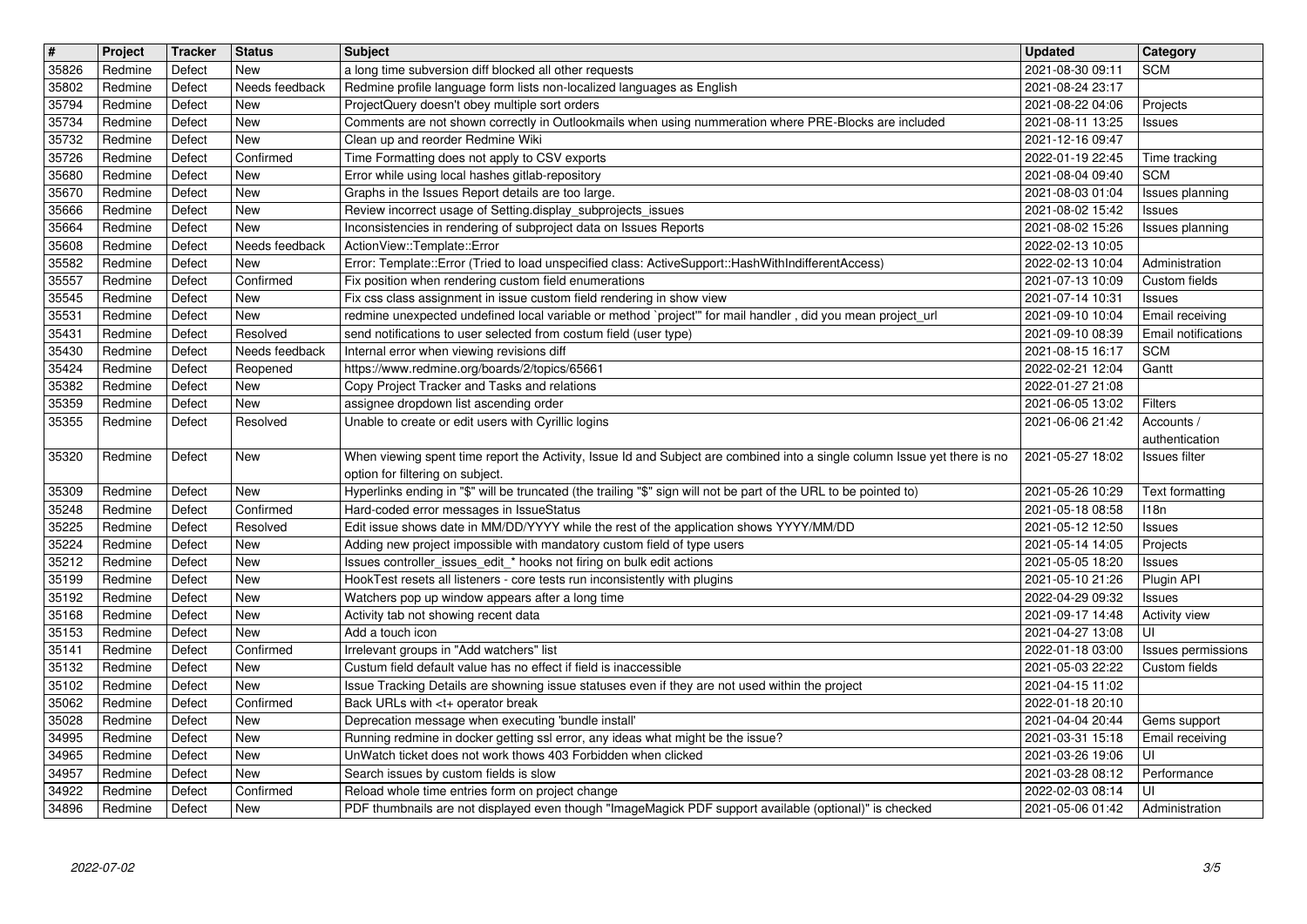| $\overline{\boldsymbol{H}}$<br>34870 | Project<br>Redmine | Tracker<br>Defect | <b>Status</b><br>New     | <b>Subject</b><br>Differences in searches for accented words                                                                                                                                                            | <b>Updated</b><br>2021-03-09 21:11   | Category<br><b>Filters</b>            |
|--------------------------------------|--------------------|-------------------|--------------------------|-------------------------------------------------------------------------------------------------------------------------------------------------------------------------------------------------------------------------|--------------------------------------|---------------------------------------|
| 34831                                | Redmine            | Defect            | Resolved                 | Unnecessary encoded CR characters in mails                                                                                                                                                                              | 2021-12-01 14:44                     | Email notifications                   |
| 34824<br>34820                       | Redmine<br>Redmine | Defect<br>Defect  | <b>New</b><br><b>New</b> | Outdated description of notification settings in user settings<br>Associated Revisions not shown up on Activity Page                                                                                                    | 2021-11-11 15:10<br>2021-03-01 13:38 | Documentation<br><b>Activity view</b> |
| 34810                                | Redmine            | Defect            | Reopened                 | SQL Error with UTF8 character greater or equals                                                                                                                                                                         | 2021-04-20 08:08                     | Wiki                                  |
| 34778<br>34681                       | Redmine<br>Redmine | Defect<br>Defect  | Confirmed<br><b>New</b>  | Inconsistencies working with workflow permissions<br>LDAP test not running on redmine build server                                                                                                                      | 2022-01-03 01:45<br>2021-02-03 20:43 | <b>Issues workflow</b><br>LDAP        |
| 34634                                | Redmine            | Defect            | Confirmed                | Can't add deleted wiki Tab (404)                                                                                                                                                                                        | 2022-03-27 23:17                     | Wiki                                  |
| 34593<br>34570                       | Redmine<br>Redmine | Defect<br>Defect  | Needs feedback<br>New    | privacy problem on users info<br>Misleading workflow/permission issue                                                                                                                                                   | 2021-01-24 22:45<br>2022-01-13 14:08 | Permissions and                       |
| 34497                                | Redmine            | Defect            | Needs feedback           | High memory usage in Redmine 4.0.5.stable                                                                                                                                                                               | 2021-01-11 19:38                     | roles<br>Performance                  |
| 34490                                | Redmine            | Defect            | New                      | CSV import does not accept drag and drop of a CSV file                                                                                                                                                                  | 2021-05-07 09:08                     | Importers                             |
| 34484<br>34476                       | Redmine<br>Redmine | Defect<br>Defect  | Needs feedback<br>New    | Error on issue validation<br>Link_to_Timelog_query                                                                                                                                                                      | 2021-12-26 13:26<br>2022-01-05 03:52 | <b>Issues</b><br>Time tracking        |
| 34473                                | Redmine            | Defect            | Confirmed                | Displaying the table of content on the right causes wrong position                                                                                                                                                      | 2020-12-19 10:02                     | UI                                    |
| 34430<br>34419                       | Redmine<br>Redmine | Defect<br>Defect  | New<br><b>New</b>        | Link missing in tickets generated by mail<br>Tracker created in Custom tracker type not appearing in my Query                                                                                                           | 2020-12-10 10:34<br>2020-12-09 07:14 | Email receiving<br><b>Filters</b>     |
| 34306<br>34284                       | Redmine<br>Redmine | Defect<br>Defect  | New<br><b>New</b>        | When creating a custom query with role level security you can deselect your own role (making the query inaccessible)<br>In Role edit view the per tracker table only shows up when "View Issues" permission is selected | 2020-11-25 08:31<br>2021-02-02 13:11 | Issues list<br>Issues permissions     |
| 34283                                | Redmine            | Defect            | New                      | Text in code / preformatted blocks renders incorrrectly in Issue List                                                                                                                                                   | 2020-12-20 10:04                     | <b>Issues list</b>                    |
| 34278<br>34276                       | Redmine<br>Redmine | Defect<br>Defect  | <b>New</b><br><b>New</b> | Atom feed for user does not work<br>Atom feeds of Issue lists don't respect the sort order                                                                                                                              | 2021-12-24 08:01<br>2020-12-13 16:10 | Feeds<br><b>Issues list</b>           |
| 34255<br>34212                       | Redmine<br>Redmine | Defect<br>Defect  | <b>New</b><br>New        | Adding new group results in Error 500<br>Time Entries POST doesn't work in JSON format                                                                                                                                  | 2020-11-13 06:22<br>2021-01-07 09:44 | Database<br><b>REST API</b>           |
| 34210                                | Redmine            | Defect            | New                      | Group results by Priority is showing disturbed UI                                                                                                                                                                       | 2020-11-02 08:19                     | <b>Issues list</b>                    |
| 34176<br>34175                       | Redmine<br>Redmine | Defect<br>Defect  | New<br>New               | Empty page reponses on Redmine 3.4.5.stable<br>Creating mutliple attachments at the same time results in 422s                                                                                                           | 2020-10-27 18:10<br>2020-10-27 17:40 | <b>REST API</b>                       |
| 34149                                | Redmine            | Defect            | <b>New</b>               | Russian names for months in wrong declension                                                                                                                                                                            | 2020-10-21 18:55                     | Translations                          |
| 34143<br>34108                       | Redmine<br>Redmine | Defect<br>Defect  | Confirmed<br>New         | Autolinks are incorrectly escaped<br>"Is duplicate of" and "Has duplicate" issue relations can be a circular reference                                                                                                  | 2020-10-20 12:14<br>2020-12-23 03:57 | Text formatting<br>Issues             |
| 34086                                | Redmine            | Defect            | <b>New</b>               | REST API: Can not get children when get a list of issues                                                                                                                                                                | 2020-10-08 10:05                     | <b>REST API</b>                       |
| 34068<br>34046                       | Redmine<br>Redmine | Defect<br>Defect  | New<br>Confirmed         | Missing blank option on persisted records<br>Escaping symbols in task subject can broke export to Gantt (PNG)                                                                                                           | 2020-10-17 06:56<br>2020-11-11 00:26 | Custom fields<br>Gantt                |
| 34025                                | Redmine            | Defect            | Confirmed                | Issue subject truncated to 100 chars in the list from Projects > View all issues > Atom                                                                                                                                 | 2022-03-28 23:07                     | Feeds                                 |
| 33978<br>33954                       | Redmine<br>Redmine | Defect<br>Defect  | Confirmed<br><b>New</b>  | Redmine.pm shall decrypt LDAP bind password<br>Can't delete project                                                                                                                                                     | 2020-09-11 03:23<br>2020-09-15 04:49 | SCM extra<br>Projects                 |
| 33953<br>33941                       | Redmine<br>Redmine | Defect<br>Defect  | Confirmed<br>New         | Repository Tab will not showing if no repository is set as "Main repository"<br>Do not use timezone unaware methods                                                                                                     | 2020-11-26 02:15                     | <b>SCM</b>                            |
| 33936                                | Redmine            | Defect            | <b>New</b>               | BCC and email subaddress not working anymore                                                                                                                                                                            | 2021-03-31 04:59<br>2021-07-06 03:24 | Rails support<br>Email receiving      |
| 33912<br>33881                       | Redmine<br>Redmine | Defect<br>Defect  | Confirmed<br>New         | Sorting of multiple columns including Date column does not work<br>No email notifications for status changes triggered by fixing keywords in repository commits.                                                        | 2020-11-17 16:04<br>2021-08-06 23:54 | Time tracking<br>Email notifications  |
|                                      |                    |                   |                          |                                                                                                                                                                                                                         |                                      |                                       |
|                                      |                    |                   |                          |                                                                                                                                                                                                                         |                                      |                                       |
|                                      |                    |                   |                          |                                                                                                                                                                                                                         |                                      |                                       |
|                                      |                    |                   |                          |                                                                                                                                                                                                                         |                                      |                                       |
|                                      |                    |                   |                          |                                                                                                                                                                                                                         |                                      |                                       |